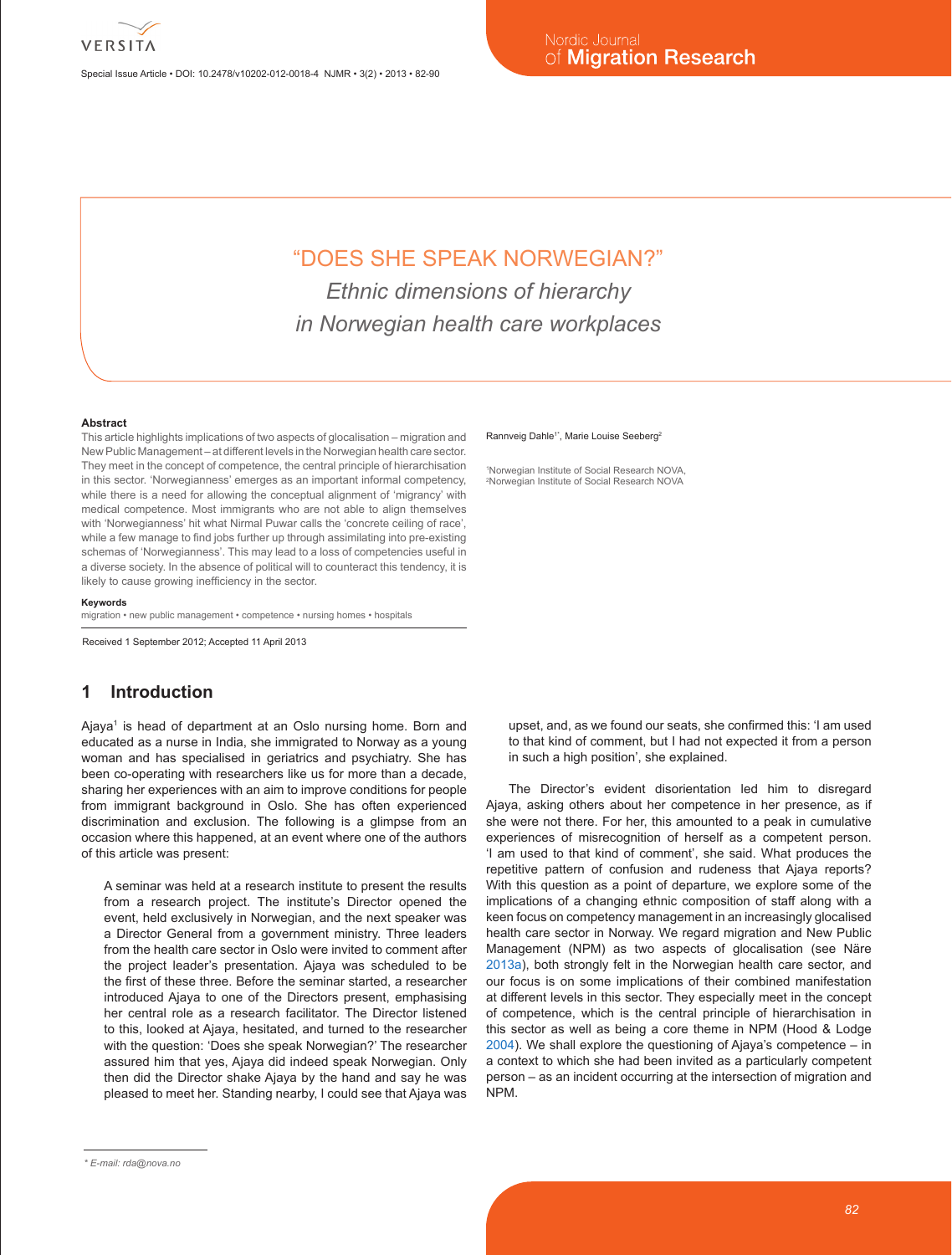The postcolonial feminist theorist Nirmal Puwar shows in her book 'Space invaders: Race, gender and bodies out of place' (2004) how implicit, normative processes in institutions may lead to a prescription of who is regarded as naturally belonging in the spaces they occupy, and who is viewed as disruptive in their positioning, as 'space invaders'. While they are indisputably there, 'they still do not have an undisputed right to occupy the space' (Puwar 2004: 1), thus typically producing processes of disorientation. As a leader, Ajaya takes up a privileged position which is conceptually 'reserved' for 'Norwegians'. She has repeatedly felt what it is like to create disorientation through her very presence as a manager and leader 'rather than as service staff' (Puwar 2004: 42), a presence that interrupts a racialised episteme and thus disturbs a taken-forgranted order. Investigating moments of disorientation may thus expose otherwise implicit, historically embedded power structures. Through highlighting the particular, the event described above thus throws light on the structural conditions which formed this event.

We therefore ask: How is 'Norwegianness' or a lack thereof interpreted, symbolised and enacted as an implicit premise for competence in the health care sector and what difference does it make? We perceive the health care sector as a hierarchical setting that we connote with the descriptive term 'pyramid' to capture its unequal cultural dynamics. Historically, the professional groups were neatly separated along lines of gender and social class. Male medical doctors, most of them recruited from the upper-middle classes, formed the apex of the pyramid; female auxiliary nurses from working-class backgrounds were located at the bottom, with nurses, mostly female and from middle-class backgrounds, in between. 'Norwegianness' as it has emerged as a new cultural divide in the age of globalisation lacks stable configurations and meanings. Our ambition is not to define the term, but to explore some of the instabilities and point to their empirical implications. Three aspects of 'Norwegianness', all closely related to ideas of competence and competency management, are under scrutiny:

• Professional: different institutional and hierarchical locations, that is, the bottom and top of the structural pyramid of health care. Who typically works where, and how are people categorised?

• Practical: the role of knowledge and competence within the system, highlighted through asking: What counts as knowledge, also on a symbolic level, in and between separate levels in this sector?

• Symbolic: the role of language in patient-related work and in communication between colleagues in everyday practices, not just as an instrument of communication in a semantic sense, but as a symbol of the right kind of competence that legitimises the occupation of differently valued positions.

We return to these three aspects of 'Norwegianness' when we discuss our findings. First, let us present some salient features of the sector where we undertook our research.

### *1.1 Background: the Norwegian health care sector*

The Norwegian health care sector has undergone a number of major changes during the past decades, simultaneously incorporating the effects of global migration and the spread of NPM (Seeberg 2007).

Although Norway was never the homogeneous society that national myth would have it (Kjeldstadli 2003, 2005), this hegemonic myth is now challenged by the immigration of people from far and near. The health care sector has seen a larger increase in staff 'from immigrant background' than most other sectors.

Health care providers from immigrant background are unequally distributed in the structural pyramid of health care institutions (Roksvaag & Texmon 2012). In nursing homes, there is an increasing ratio of workers without formally recognised health care competence. This is especially so in the Oslo area where, coincidentally, the population has a higher proportion of people from immigrant background2 than any other part of Norway (Roksvaag & Texmon 2012).

The wide category of 'staff from immigrant background' includes two quite different subcategories in terms of competence. The largest group consists of men and women who have lived in Norway for a number of years and have found their way into this sector largely because other work is harder to get. Almost half of the 'immigrant background staff' are classified by their employers as 'unskilled'<sup>3</sup> and, importantly, receive much lower salaries than their 'skilled' colleagues, most of whom are auxiliary nurses. That is, they are employed and paid as 'unskilled' workers, although they may well have qualifications that are not deemed relevant to their jobs: their 'cultural capital' is not readily convertible to 'economic capital' (Bourdieu 1986). Another large group consists of qualified health workers who migrate to Norway in order to find work in their field of expertise. Their competence is evaluated on an individual level as they apply for authorisation to work within their professions, and they are usually required to take additional courses or training before they are authorised.

According to one report, employees from immigrant background account for 10% of work (counted by hours of work) on nursing level and higher, and over a third of medical doctors. These numbers include immigrants to Norway from all countries (Aamodt et al. 2011: 47).<sup>4</sup>

Changing conceptions regarding the organisation of health care, new medical technologies, and the implementation of NPM, widely understood as a globalised transfer of private sector management ideas to the public sector, have all led to profound changes in the last few decades. In Norway, there have been a series of reforms since the early 1980s, and the speed of change seems to be increasing. In 2001, hospitals became organised as state-owned enterprises and administered through four regional enterprises comprising all hospitals, with little or no external transparency in governing procedures.

Nursing homes are the responsibility of local municipalities. Most of them are run by municipalities, while a few are contracted out to NGOs or private enterprises. In nursing homes, whether private or municipal, NPM provides the general governance principles. The impact, however, is different from that in hospitals, as nursing homes are historically embedded in local political practices.

Somatic hospitals constitute the apex of a long-established pyramidal hierarchy in the health care sector, while nursing homes are located at the bottom. Competence is the principal value ranking the elements of this hierarchy and as we shall see, the meaning of competence is not static but context dependent and adaptable. There are striking differences between top and bottom in terms of power, prestige and influence, as well as in terms of economy, organisation and political governance. This overarching hierarchy is replicated in each workplace.

The sector employs a series of different occupational groups which work together and separately. Nurses constitute the largest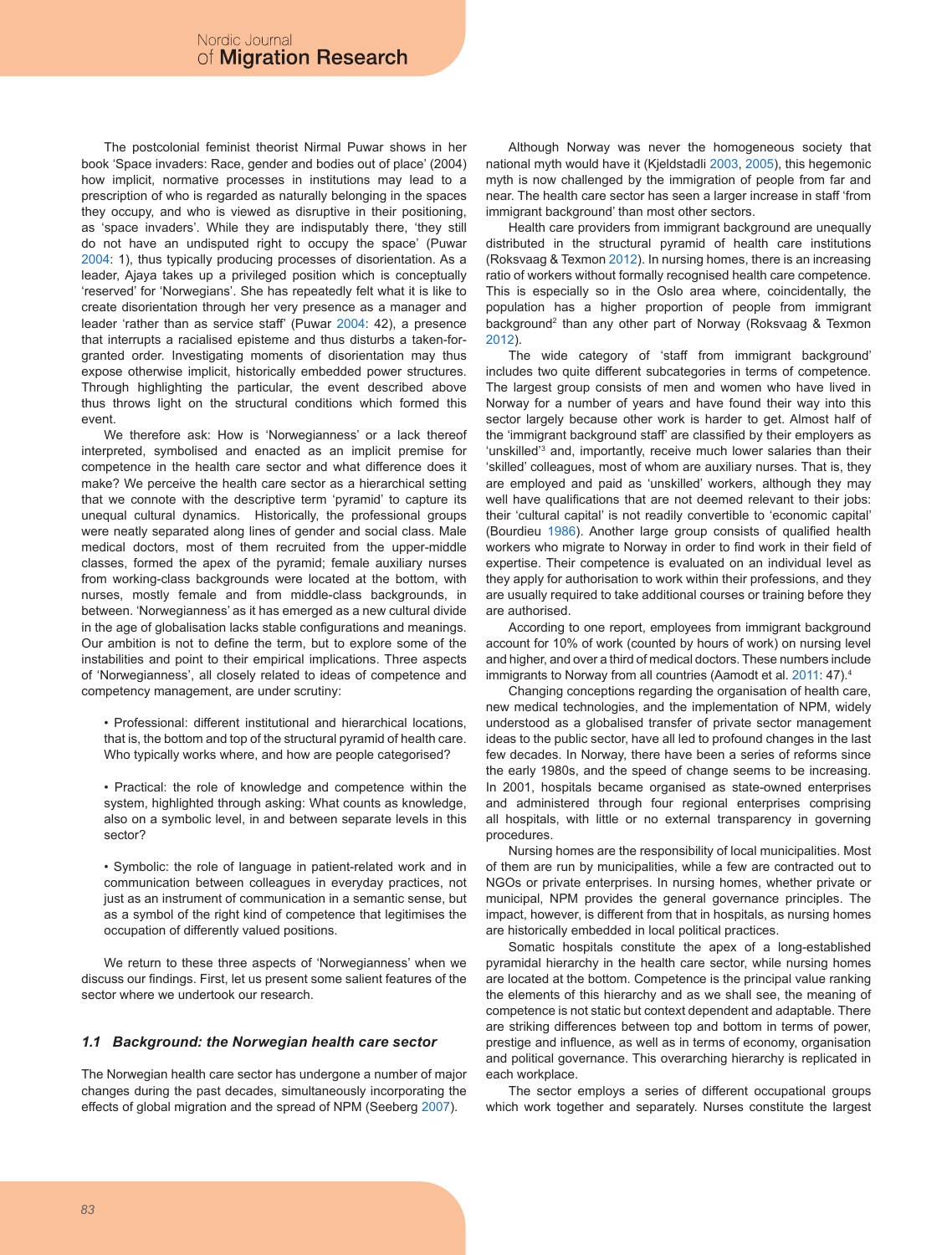profession with 35% of all registered health care workers, with auxiliary nurses at 28% and medical doctors at 10% (Roksvaag & Texmon 2012). The statistics accounting for the share of 'unskilled' workers in the sector are incomplete, but one estimate is 30% of the total (Econ 2009).

Nursing remains a 'female profession' with 95% women; among auxiliary nurses the female proportion is even higher (Roksvaag & Texmon 2012). However, women now constitute a majority of the medical students, and the proportion of women in the medical profession will soon exceed 50% (Roksvaag & Texmon 2012). Yet the presence of women in male spaces will not automatically 'feminise' these places (Puwar 2004: 149).

A rapidly growing elderly population challenges the structure and content of the health care system and creates new and different needs for care. Elderly patients occupy an increasing proportion of beds in hospitals (Garåsen et al. 2008), while nursing homes for the elderly represent the largest growth in terms of employment (Roksvaag & Texmon 2012). Recruiting workers with formal qualifications in health care work into the bottom of the pyramid is turning out to be increasingly difficult at a time when the need for such staff has never been greater. Nurses tend to cluster in somatic hospitals where the professional challenges are regarded as greater and providing more professional learning (Vibe & Martinussen 2010). Surveys among student nurses indicate that only 4% have nursing homes as their working preference (Abrahamsen 2011). Young nurses, explaining why they prefer not to work in nursing homes, claim that the managerial work available to them in nursing homes demands more and different knowledge than they possess shortly after they have finished their education (Vibe & Martinussen 2010). They need more experience before taking on heavy responsibilities with few nurse colleagues to rely on in their daily work.

The structural changes simultaneously raise new and different claims on all kinds of health personnel, with a sharpened focus on competency management. Notably, the changes demand extensive communicative skills among staff. The constant flow of reorganisations makes the whole field dynamic, but also continuously more complex. None of the reforms have explicitly dealt with the new ethnic composition of staff and patients within this system.

New constellations of staff in the health care sector reflect and represent wider societal changes and increasing ethnic diversity. 'Newcomers' are more than welcome to the extent that they realise a potential as a flexible recruitment pool in the health care sector. Recruiting specialists from abroad was an explicit public policy in the 1990s, a policy that in the wake of the brain/care drain debate is now considered problematic on ethical grounds (Eastwood et al. 2005; Kenechukwu & Megan 2009; Meyer 2001; Seeberg 2012c; SHD 2007;). With the field left open to other actors, recruitment of nurses from abroad is still a significant part of the picture (Seeberg 2012c). National policies aiming at recruiting and qualifying 'unskilled' residents from migrant backgrounds into the health care sector are still active. Recruiting these men and women into 'unskilled' care work with a view to gradually qualifying as auxiliary nurses is officially regarded as a win-win situation by the Directorate of Health and Social Affairs (SHD 2006). Unemployed or underemployed segments of the immigrant population are thus expected to fill the empty end emptying spaces that constitute the least attractive positions to native Norwegians. The new ethnic composition in the sector has not disrupted the established hierarchy in the health care sector, as the 'immigrant-background workforce' is confined to the lowest level of the pyramid.

### *1.2 Methodology*

This article is based on data and findings from a qualitative study conducted from 2003 to 2005 at a nursing home and a somatic hospital, both located in Oslo. Up to 35 health care workers – of which four were nurses – were employed at the nursing home unit, approximately one third of them full time and the remaining two thirds on different part-time contracts. At the hospital, of around 60 persons employed mainly within the unit where we conducted our study, approximately 35 were nurses and 10 were auxiliary nurses. The main questions under investigation were new challenges and contestations in the working practices and relationships among staff in differently glocalised institutional contexts, with health worker migration and NPM as the two main glocalisation processes that we wanted to study. The interplay of such processes is complex and best studied through an explorative and qualitative research design where categories and categorisations are subject to scrutiny. Although we apply what one might call a 'bottom-up perspective', our main concern is with structural conditions and with the interplay of structure and agency, and not with agency as such.

In the initial phase of our project, we needed to get access to a hospital and a nursing home for our fieldwork and interviews. We had no difficulties in finding a nursing home to study. Contrary to this, applying for access to conduct fieldwork in a somatic hospital resulted in a series of rejections from different hospitals, with a whole range of justifications. It took over a year from our initial request to the first hospital until we were granted access to one single department in another hospital. This happened after persistent informal lobbying via individuals within the system who supported the project, but were not in decision-making positions. As leaders of enterprises detached from political responsibilities, the hospital leaderships were autonomous gatekeepers with the power to accept or refuse research in any part of the hospital. For government institutions, refusing to take part in research funded by the Norwegian Research Council would normally be problematic, but it appears that the NPM creation of hospitals as enterprises – albeit government owned – has changed this. The nursing home at the bottom of the pyramid had not been turned into an enterprise, but was still a public institution, directly accountable to the local government. One may view this initial experience as an indication of our unwittingly being implicated in an on-going process of structuring and maintenance of the hierarchy taking place at the top of the pyramid. This was a demonstration of power since power is, among other things, the ability to draw invisible boundaries and to decide who is to gain access to the elite and who should be denied such access (Solheim 2007).

We conducted fieldwork for nearly six months in each of the two workplaces, mainly in the form of active, participant observation in the staff rooms, supplemented towards the end of the fieldwork with interviews of a selection of staff in each workplace. In the study, we were concerned with structural barriers, collaboration practices in the two departments, the meanings and implications of language differences and other differences deemed to be of importance in the two departments, as well as with how these dimensions are framed by local contexts (Seeberg 2012a, 2012b; Seeberg & Dahle 2005, 2006). In the present article, we focus mainly on the (re)construction of structural pyramids as a form of social hierarchy on the question of knowledge or competence and on the dynamics that shape and reshape practices within such pyramids. Specific ideas of competence and 'competency management' became part of the spread of NPM through the 1980s and 1990s (Horton et al. 2002).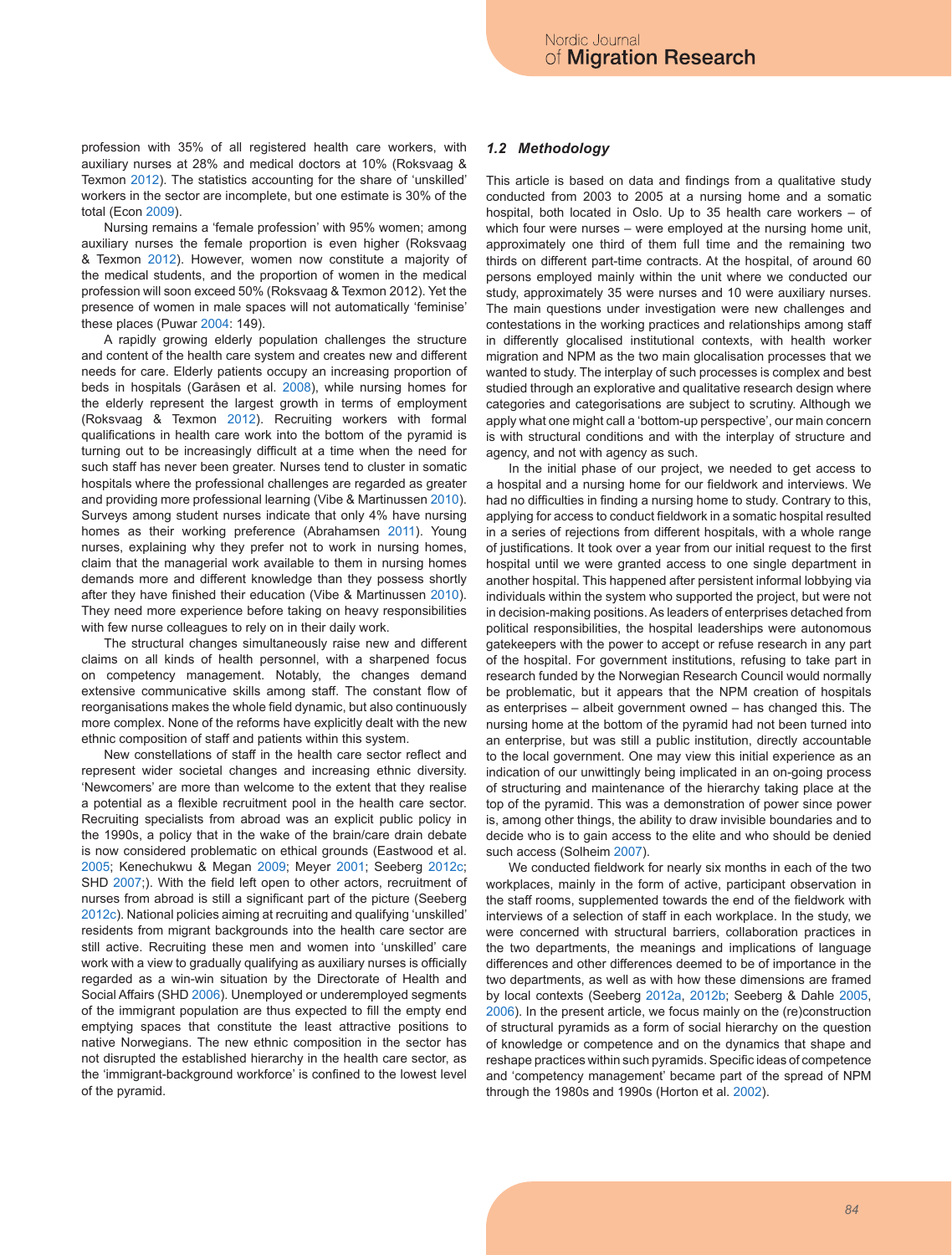# **2 The nursing home**

We conducted most of the fieldwork in the nursing home in the department where Ajaya was the manager. Nearly all the resident clients were Norwegians, while the care workers constituted a heterogeneous group from various backgrounds. Thirty-six people, born in 15 different countries, regularly worked together in shifts. Four European, five African, and seven Asian countries were represented in the staff, who proudly pointed this out to us. The working language was Norwegian, a rule that Ajaya strictly supervised. The gender composition was unusual in a caring context, as there were 26 women and as many as 10 men among the regular staff. The heterogeneity of the group also included many different motives for working there and a whole range of career plans. To some of them, the nursing home served as a transitional stage while they were waiting for authorisation as nurses or medical doctors, based on education from their countries of origin. Others were university graduates in other fields of study, but had been unable to get jobs according to their educational levels in their fields of education. Some of these were still looking for other options, while some had resigned to the idea that other jobs were beyond reach.

The local authorities in the urban district where the nursing home was located displayed a political consciousness emphasising that a minority perspective mattered in all workplaces in the area. This recognition reflected a relatively high proportion of immigrants in the local population and in the administration. Local political documents recognised the need of greater emphasis on the needs of minorities in local government. This approach was motivated both with ideological concerns and as realism concerning the heterogeneous recruitment pool. Among other things, they practiced a co-ordinated effort against discrimination on ethnic grounds. In the administrative board, there was an earmarked position for the managing of ethnic and other inequality relations, and every workplace in the district had its own equality representative. There was also a system for handling complaints about ethnic discrimination. The staff knew this, and some had made use of it. Despite this organisational model, there were still tensions and challenges in the system.

# **3 The hospital**

The hospital where we finally gained access was a somatic hospital. As such, it was close to the top of the health care pyramid. In contrast to the nursing home's residents, a substantial part of the hospital's patients did come from an immigrant background as the hospital, due to its geographical location in Oslo, served a population with immigrant as well as Norwegian backgrounds. On their Internet pages, the diverse clientele was translated into a description of the 'unique profile' of the hospital as its 'multicultural competence' was marketed to the general public as an important resource and asset. Indeed, some hospital routines were adjusted to meet with different needs. For instance, there was open access for the extended family to visit round the clock and it was accepted to some extent that families brought their own food, while the hospital also offered a limited choice of halal and other options on its menus. The hospital also housed its own interpreter service.

Finding out about the origins of each employee was much more difficult here than at the nursing home. The hospital was much larger, and we had access to just one department. This was also large and with many people working shifts, so we did not get to know all the staff. Further, we discovered that issues of 'migrancy' and related references to ethnic differences (Näre 2013b) within the staff group were largely taboo. As ethnic background or nationality were not registered anywhere, it proved impossible to get a reliable overview of the overall ethnic composition of the hospital staff. We therefore tried to collect useful indicators of immigrant backgrounds. We gained access to a distribution list from the hospital chief executive, composed of about one hundred names. About 5% of the medical doctors on the list had first and last names that indicated immigrant background, although some of them might well have been born in Norway. We also tried to find out whether any nurse from immigrant background had ever held a superior or management position in the hospital, but traced no likely names in the available written texts nor was anyone able to recall such a case. The human resources department was responsible for the handling of job applications and complaints of discrimination. There were no employees in this department with names that indicated immigrant background. Only the kitchen, the service functions and the cleaning departments had a percentage of persons higher than 10% with names of other than recognisably Norwegian origin. We also analysed the shift lists of the personnel working in the one department where we conducted most of the fieldwork. While the overall majority of those in permanent positions carried Norwegian names, most of those who worked in non-fixed positions did not. For what names are worth as indicators of background, then, 'Norwegianness' appeared to be privileged at the hospital.

# **4 Space invaders and glocalisation**

There were striking differences between the various levels in the pyramid regarding the two dimensions of glocalisation in question. The implementation of NPM was the least felt in the nursing home where it was only marginally present in the organisation of work and consistently implemented only in the 'procurement' of, for example, food and equipment. Here, the migration aspect of globalisation was more strongly present in that the staff was predominantly from immigrant background. In the nursing home, ethnicity was explicitly discussed and negotiated among the staff.

At the hospital level, NPM was a structurally dominant feature, while immigrants constituted a minority, who did most of the 'dirty work' (Dahle 2005a; Hughes 1984) as a notable exception. Explicit discussions and verbalised statements on ethnicity focussed exclusively on the patient group. Among staff, being a native Norwegian was taken for granted as the somatic norm and any positive or negative discriminatory practices were either absent or silenced. As Puwar (2004) argues, there is an ontological denial of 'race', gender and class embedded in institutional narratives. The management's lack of attention to ethnic diversity among staff shaped and reshaped a process that silenced all open talk about challenges and new possibilities that come with diversity. The exception was the leader of the in-hospital interpreter services, who was very willing to talk about her frustrations with the hospital's general lack of a multicultural perspective. Her position was organisationally marginal in relation to the wards, her office being a separate unit servicing the whole hospital. As she was also the only person who was employed because of her multicultural competence, she had something of an outsider's perspective on this issue.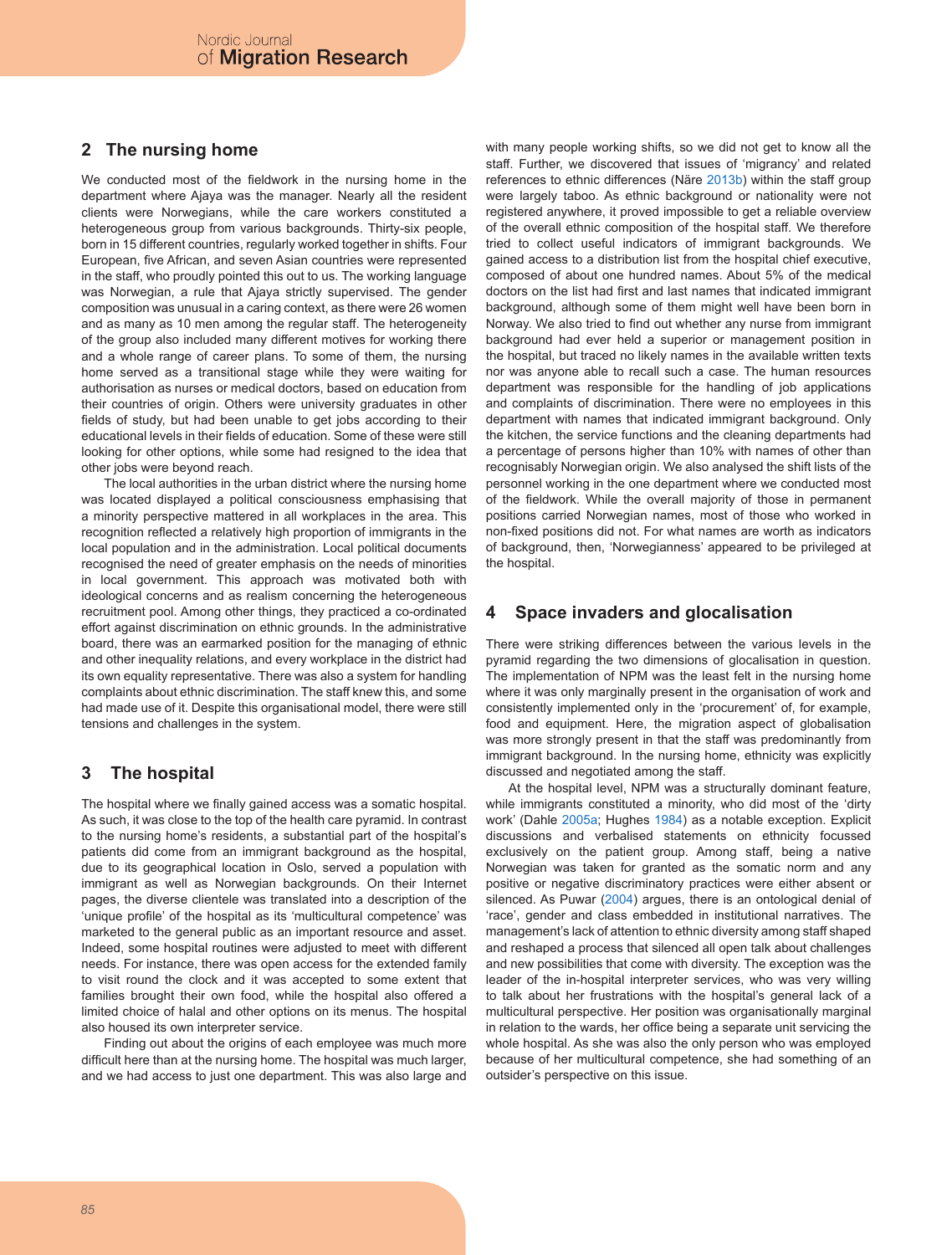### *4.1 Norwegianness as competence*

Knowledge and competence are key features regarding medical treatment and health care, and as social categories they are unequally distributed, valued and ranged. They carry different meanings. Existing competence hierarchies determine what the system recognises as competencies that trig status and salary. Typically, the health care sector draws a major boundary between what is seen as abstract medical knowledge derived from science and practical skills derived from everyday life. This boundary is inherently both gendered and ranged and increasingly also racialised. Knowledge forms associated with medical science, modernity, intervention, social elites, masculinity, rationality and Norwegianness are privileged in the sense that they are typically associated with the most highly valued kinds of knowledge. Various forms of knowledge are given different meanings on a symbolic level and are unequally distributed and ranged (Seeberg 2007). Nurses climb the ladder in the structural pyramid when moving away from low prestige nursing homes to what Waerness (1984) labels 'care of growth' in specialised hospitals. The knowledge forms demanded at the bottom are regarded as merely practical, specific and non-prestigious and left to auxiliary nurses and 'unskilled' staff.

The two institutions and the professionals in this study were ordered by their functions, which again indicated different levels of medical competence. The hospital relied heavily on expert medical knowledge, and was governed by medical logic. The main boundary lines, both in terms of interaction and in mandate, were between those in charge of medical treatment and those in charge of care work. Competence is a key word in ordering the hierarchal levels in the health care sector. But what constitutes competence? Where does an implicit valuing of 'Norwegianness' as a sort of competency trump card come into this larger picture?

Various knowledge dimensions produce mental images that organise the various competences in a hierarchical model. Medical knowledge is normatively marked as expert knowledge; it belongs to the professional elites and is contrasted with lay knowledge. However, medical knowledge alone does not decide how and where the specific individuals and groups fit into the hierarchical system (see also Näre 2013a). Gender, collective or individualist orientation, tradition versus modernity and class are also important dimensions that give legitimacy to certain forms of competence. The dimensions are intertwined in a complex matrix with many layers and levels. The density of medical doctors is high in top-ranked medical institutions while in lower ranked institutions such, as nursing homes, the number of medical doctors is low, rarely more than one, often in a part-time or hour-based position. Expert medical knowledge connotes masculinity while caring work connotes femininity, regardless of the gender of the people actually doing the work (Acker 1992; Dahle 2009). The longstanding efforts of the nursing profession to transform the conceptions of their work from purely practical to being viewed as scholarly, marks a strong ambition to climb upwards on the hierarchical ladder. This process links nursing prestige to high technological medical institutions rather than to nursing homes, where practical care tasks still constitute a main activity.

Through processes of fighting for professional prestige the space at the bottom of the pyramid is left open to care workers without recognised professional competence. Immigrants of all kinds, 'unskilled' – often with skills that they have not been unable to convert on a broader labour market – fill in the available space. As long as these immigrants stay at the bottom, they are not space invaders; rather, they might be regarded 'space saviours' who ensure

the continued functioning of an increasingly important part of the welfare state. However, on higher levels, their presence become an invasion of space.

### *4.2 Norwegianness as a symbol in communication and interaction*

At our first meeting in the nursing home, one of the few 'ethnic Norwegians' among the staff pointed out that her colleagues' lack of proficiency in the Norwegian language was at times a problem. As we were later to find out through our observations, this was primarily handled as a practical problem, and solved in pragmatic ways. People found different ways around different instances of the problem. For example, the few who did not write Norwegian well enough to take notes at meetings or write in the patients' journals swapped this task with others, and oral instructions were often repeated in different terms.

This pragmatic attitude to language skills was very different from what we found at the hospital. One incident illustrates this particularly well. Judy was a nurse who had immigrated to Norway from another European country. Although she mastered the technical terminology, she was not a fluent Norwegian speaker. To compensate for her lack of competence regarding language, she made use of gestures and body language to communicate her messages. One day, one of her patients was due to be transferred to a nursing home. The high costs for 'bed blockers' – people whose treatments are completed, but who occupy a hospital bed due to shortage of municipal care alternatives – made quick success necessary. This was Judy's patient; it was Judy's job. One of us was sitting nearby in the office and observed the whole episode:

*Judy phones the nursing home repeatedly and looks more and more desperate. I understand from what she says, and from supportive but discreet comments her colleagues offer as they pass by, that this is urgent business. Judy is put through from the switchboard to the department every time, but nobody answers the phone at the other end. Each time, she tries to tell the switchboard that they have to find someone she can talk to, that it is urgent and nobody is answering on the department's general line, but with no success. After an hour she is still trying, standing up, red in the face, and one of the auxiliary nurses finally takes over. In fluent Norwegian, she tells the switchboard operator: 'This is very urgent. No, it can't wait. It is extremely important that we get this patient transferred immediately.' It works, and the job is done in less than two minutes.*

Due to her language competence, this auxiliary nurse who herself came from an immigrant background but had grown up in Norway, saved the day. At the same time, she challenged the hierarchical relationship between a nurse and an auxiliary nurse. She amply demonstrated her superiority in mastering a situation that demanded quick action, where Judy had failed completely. Rather than being a practical problem, Judy's lack of 'Norwegianness' became an insurmountable symbolic statement: Judy was unable to do her job.

One of Judy's colleagues, Zola, represents a rather different case. She was a hospital nurse of African origin who had come to Norway as a small child. Her parents were also nurses and had initially been employed by Norwegian missionaries. She spoke the language fluently and mastered all the cultural and linguistic codes, including jokes and body language, often the most subtle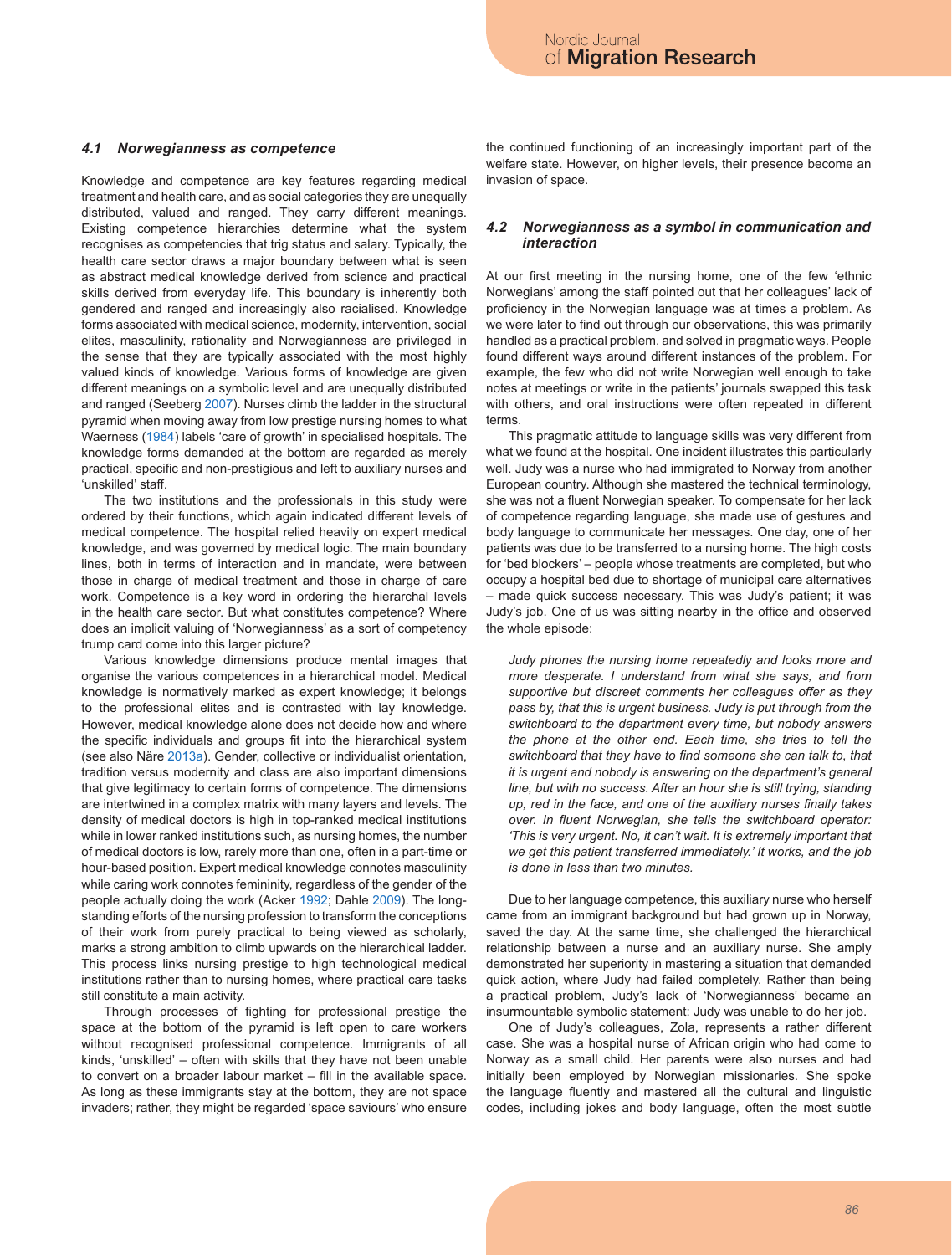and difficult parts to learn. She commented to us in an interview that mastering the Norwegian language was imperative: 'Norwegians react strongly when there is something they don't understand. In fact, very little is needed before they react negatively', she explained. Zola was accepted and included in her work environment, expressed among other things by the fact that she had been elected a union representative. Although her skin colour was 'a permanent feature of her bodily appearance', she had skilfully 'whitewashed' (Puwar 2004: 150) her tastes and modes of being to the extent not so much of being assimilated, but of showing a will and an ability to assimilate. Zola's ability to adapt to the cultural norm that results from her personal history of extended contact with Norwegian culture also echoes Fanon's argument that 'to speak a language is to take on a world, a culture' (Fanon 2008: 38). As we write, Zola has been promoted to department nurse administrator. Her combined and displayed will and ability to assimilate, to learn and acquire 'Norwegianness', have no doubt continued to be crucial to her success.

In the nursing home, Ajaya, as head of department, contested conventional concepts of knowledge and competence as implicitly 'Norwegian' and used them creatively in new ways. She had experienced the 'concrete ceiling of race' (Puwar 2004: 7) as her applications for higher positions were rejected. As a woman of racialised minority, she had entered a space from which 'women like her' have historically been excluded: she was a 'space invader'. Visibility and support from peers, allies and networks are always crucial for providing opportunities to climb the ladder and applying for new career options. With no such advocacy, she had experienced exclusion through silent and invisible manoeuvres. Despite her obvious capacities as a leader, she had decided to remain on the department in the nursing home without trying move higher up the hierarchical ladder in the Norwegian health sector. She was well aware that many of her staff did not work in the nursing home by choice, and that some of them still aimed for other options. She accepted and supported their endeavours for other trajectories. Equally important, she was able to see and make creative use of the competences they actually possessed, relying on both improvisation and systematic utilisation. There were, for instance, medical doctors and nurses in her staff who were waiting for their licence to practice in Norway. Among many other examples was the IT engineer who did 'unskilled' care work for low pay, but contributed with valuable knowledge to the benefit for the whole department.

Ajaya also encouraged individuals to take more education within caring occupations and to take part in a municipal programme that made it possible to combine work and education. However, she was clear on the point that those without formally recognised medical competence were never allowed to do tasks that demanded such competency, so she kept well within the legal limits of creative management. Her openness and willingness to acknowledge each one for the competences they actually possessed contributed to a positive working environment. Still, it is thought provoking that her staff could not convert their different competences into better pay or status, for example, as employees in fixed, 'skilled' positions. Such conversions were also beyond Ajaya's power.

Language is both a tool and an important symbol in the professional working relationships. For instance, the ability to articulate the 'legitimate' language is essential to coexistence in the professions and is the preserve of those on top of the hierarchy in the sector. 'Sufficient' mastering of the Norwegian language in a caring context not just depends on objective criteria, such as language test results, but as much on structural conditions such as the supply and demand of personnel in the labour market, the organisation of work, and so forth.

It seemed to be a tacit assumption among the native Norwegian providers both in the hospital and in the nursing home that they themselves were more 'naturally' qualified than immigrants, regardless of their actual experience and qualifications. To some extent, this might be justified in that the nursing home had to recruit 'unskilled' workers, some without adequate knowledge of the Norwegian language. Yet, the superiority of 'Norwegianness' was subtly expressed in ways that excluded qualified staff who were perceived to lack this quality, and included 'unskilled' workers from Norwegian background.

### *4.3 Norwegianness and the structural pyramid*

Ajaya told us of several incidents where family members of residents at the nursing home demanded to speak to the manager, even when having been told that she was the manager. On one occasion, one of us witnessed an incident where an employee from a different nursing home proved unable to grasp that Ajaya was, indeed, the department manager. Ajaya was used to ethnic Norwegians being unable to reconcile her as a person with their ideas of a department manager. To them, 'immigrant' and 'department manager' were two separate and conflicting categories, especially as they were positioned at different levels in the hierarchy. This interpretation is supported by the argument that 'Because authority is imagined in gendered and racialised terms, there is an element of surprise associated with seeing people who are assumed to belong elsewhere' (Puwar  $2004 \cdot 144$ 

# **5 Ethnic dimensions of hierarchy**

It has been argued that there are tendencies towards an ethnically segregated labour market in Norway, in health care as well as in other sectors (Brox 2005). Our material superficially supports this argument. However, a more interesting finding is that such tendencies are not unilinear – on the contrary, there are several tendencies pulling in different directions. For instance, many of the so-called 'unskilled' workers hold competences that are relevant to their jobs. At the apex of the pyramid, such competences remain unseen, while there is more space for alternative definitions of competence lower down and the likelihood of recognising 'other' competencies is larger here. Hence, we argue that the picture is more complex and dynamic than a model of segregation allows for. We also argue that if there, beyond the rhetorical level, is a political will to counteract the tendencies towards segregation, one would do well to direct attention towards the workings of opposing tendencies, in order to plan more successfully for inclusion and anti-discrimination practices for care workers from immigrant backgrounds.

Glocalising processes where global trends result in complex changes in local contexts take place at all levels of the health care sector and will contribute to changes in the composition of staff, competency requirements, and working relations. With these on-going changes in mind, we have tried to identify some of the important driving forces and dynamics that shape the new features and their implications. There is an overall recognition that Norway will need more people in health care work in both the near and the far future than can possibly be recruited domestically, although this is also politically controversial due to problems related to brain drain (Seeberg 2012c). Through such processes of constituting a new labour force, the established hierarchical pyramid is not only destabilised at some points, but also sustained and reshaped through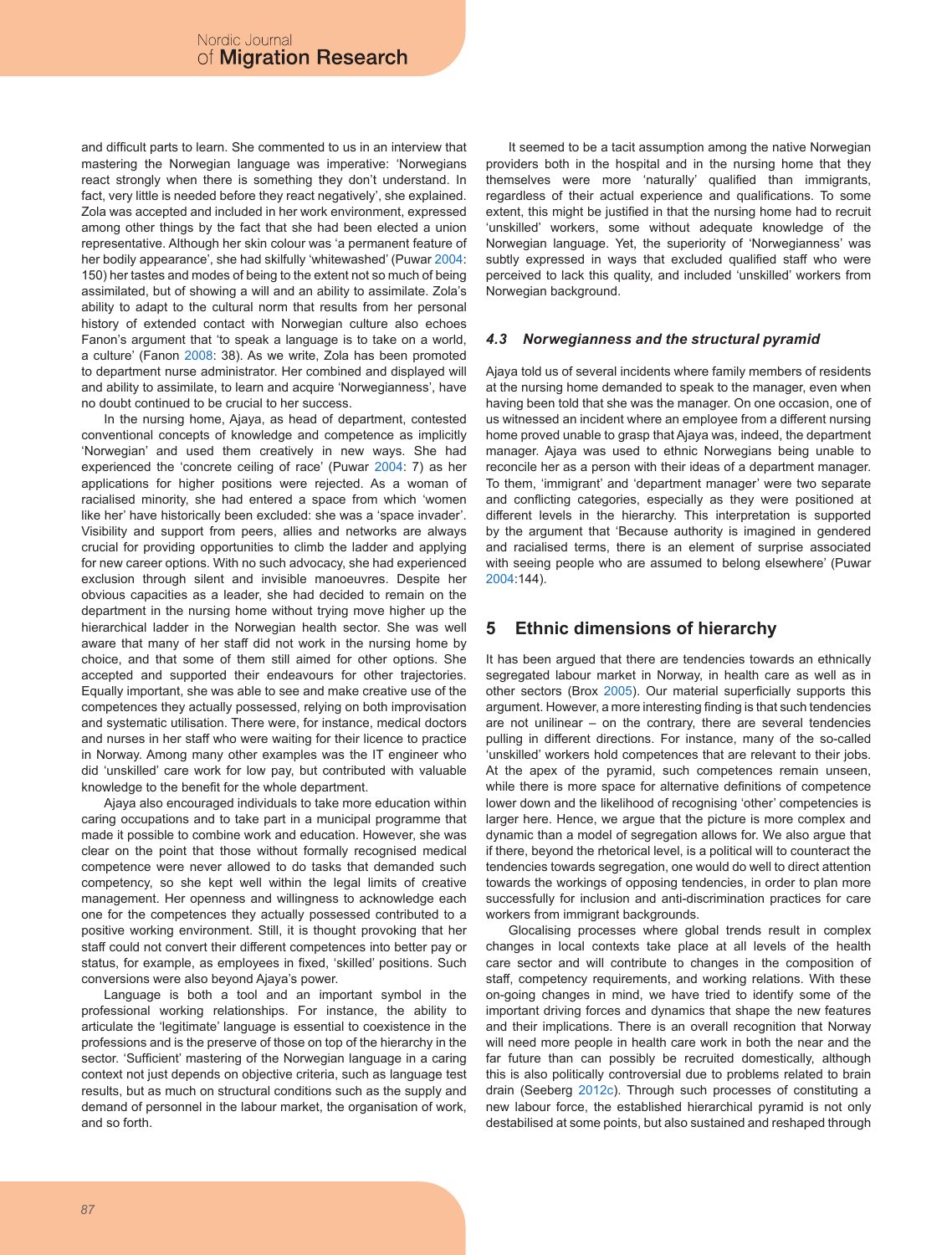the new ethnic compositions in the staff, with different manifestations on the various levels in these complex matrices of institutions. On the top level, 'Norwegianness' is implicitly regarded as the norm and taken for granted as a competency in itself, even when medical services are directed at patients from immigrant backgrounds. We found that any 'lack' of 'Norwegianness' in the medical or nursing staff was circumvented and downplayed to the extent of being a topical taboo. Further down in the pyramid, an on-going process of ethnic mixture and negotiation takes place while at the bottom of the pyramid, the number of immigrants is dramatically on the increase, but still taken for granted in a way that reflects the privileged norm of 'Norwegianness' as a competency at the apex.

The article raises a number of new research questions as well as calling for new political solutions in a glocalised care. One question for further exploration is whether the import of immigrant workers will facilitate a process for nurses to transgress their old assistant positions compared to the medical doctors, that is, traditional professional relationships regarding dominance and subordination. If so, the new global work force serves as an unacknowledged precondition for professional upgrading of White Norwegians. These changes take place in a politically and ideologically upgraded sector with many shortcomings, but such premises are rarely made visible and discussed in political terms. An increasingly globalised context moves and challenges the established boundaries between health care professionals. Another finding in the study was that compared to 'Norwegian' providers, immigrants were not regarded as 'naturally' qualified to the same extent, regardless of their actual knowledge and qualifications. This raises the question of the need to redefine competency higher up in the medical system, and for allowing the conceptual alignment of 'migrancy' with medical competence.

As long as there is no shortage of staff in strictly medical institutions, the 'natives' or persons with a high competency in 'Norwegianness' are likely to be the preferred category with opportunities to leave the bottom level of the sector, that is, the nursing homes behind. This indicates that it is the institutional context, rather than the age of the patients, that creates the present hierarchy. Nursing homes are more open to immigrant workers because of the shortage of 'Norwegian' health care workers, who increasingly abandon nursing homes.

The overall number of immigrant workers is likely to increase. This development leaves the structural pyramid almost untouched, with the somatic hospitals still safely positioned at the top and the nursing homes at the bottom. What is changing, as we have seen, is the ethnic composition of the staff at different levels in the pyramid. While we find a vast majority of Norwegian/Scandinavian/ West European Whites on the top, workers of other ethnic origin are increasingly filling in at the bottom and some of these are moving upwards. Some, like Ajaya, hit the 'concrete ceiling' as she, despite her versatile competence, lacks the ability to align herself with the dominant cultural norms and is therefore excluded from spaces

#### **References**

- *Aamodt, PO, Høst, H, Arnesen, CÅ & Næss, T 2011, Evaluering av Kompetanseløftet 2015. Underveisrapport 3 [Evaluation of Competence Reform 2015] NIFU-rapport 1/2011, NIFU Nordisk institutt for studier av innovasjon, forskning og utdanning, Oslo.*
- *Abrahamsen, B 2011, 'Nyutdannete sykepleiere går til eldresektoren [Newly qualified nurses are recruited to care*

where 'Norwegianness' is required. Others, such as Zola, manage to secure jobs further up in the pyramid by showing a will and an ability to assimilate into the pre-existing schema of 'Norwegianness'. One side of the effect of such assimilation processes is likely to be the loss of competencies that are useful in an ethnically diverse society, where an increasing number of patients are not originally Norwegian. There seem to be no strong tendencies at present to counteract or bridge the gap or to make innovative use of a variety of competences further up in the pyramid. In the absence of political will to change such tendencies, this is likely to increase inefficiency in the sector.

**Rannveig Dahle** is research professor emeritus at NOVA (Norwegian Institute of Social Research). She is a sociologist and has particularly published on women's professions and professional work in the health care and social sectors. A recent publication is 'Social work: A history of gender and class in the profession', in *Ephemera, theory & politics in organization* 2012, 12(3): 309–326.

**Marie Louise Seeberg** is research professor and co-ordinator of migration studies at NOVA. A social anthropologist, she has studied ethnicity and migration in a wide array of contexts. Recent publications include 'Immigrant care workers and Norwegian gender equality: intersections and institutions' in *European Journal of Women's Studies* 2012, 19(2):173–185 and 'Exploring intersectionality, complexity and forms of capital: the case of a Filipino nurse in Norway' in Ragnhild Sollund (ed.) *Transnational Rights, Gender and Migration*: Emerald Group Publishing, 2012, pp. 127–147.

## **Notes**

- Ajaya has read this text and consented to the way in which her experiences are used as the subject of this article. The name Ajaya is a pseudonym. First names are almost universally used to address people in Norway, so choosing only a first name here does not imply any lack of respect. 1
- Definitions of 'immigrants' and related categories are highly politicised and often changed. In this paper, we use the current definition used by Statistics Norway, where an 'immigrant' is a person born abroad to two parents who were both born abroad, whereas a person from an 'immigrant background' is born in Norway to two parents born abroad.  $\overline{2}$
- In order to draw attention to the problematic categorisation of these employees as 'unskilled', we will use inverted commas around the terms 'skilled' and 'unskilled' in this article. 3
- These are high numbers, and we cite them with caution as we have not been able to find other sources to confirm them. 4

*for the elderly]', Sykepleien, vol. 10, pp. 76–77, DOI:10.4220/ sykepleienn.2011.0144.*

- *Acker, J 2006, 'Inequality regimes', Gender and Society, vol. 20, no. 4, p. 441.*
- *Bourdieu, P 1986, 'The forms of capital', in Cultural theory: an anthology, eds. T Kaposy & I Szeman, Wiley-Blackwell, Malden. Mass., pp. 81–93.*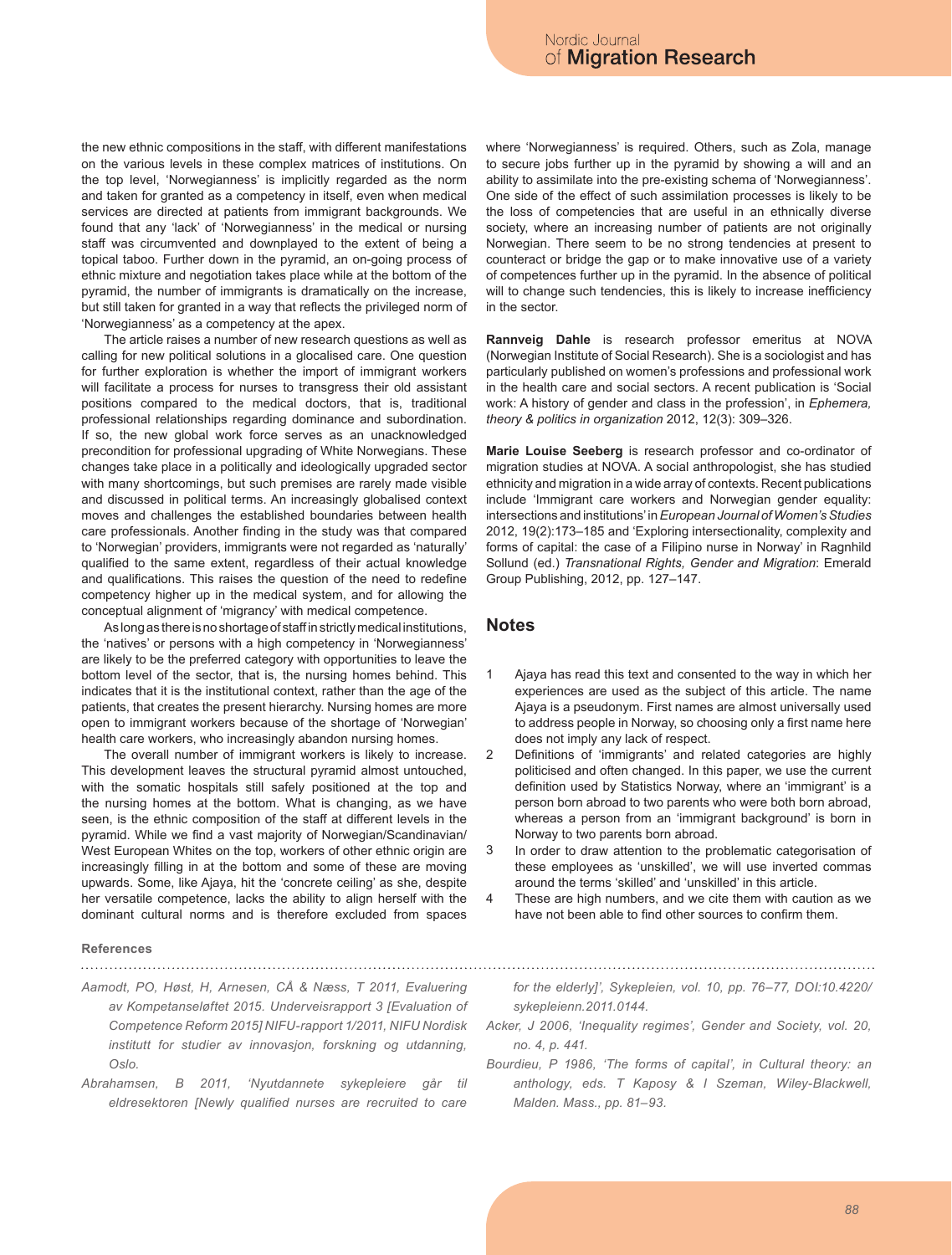- *Brox, O 2005, Arbeidskraftimport: velferdsstatens redning eller undergang? [Import of labour: the making or the breaking of the welfare state?], Pax, Oslo.*
- *Dahle, R 2005a, 'Dirty work in a Norwegian health context (the case of Norway)', in Dilemmas of care in the Nordic welfare state: continuity and change, eds. HM Dahl, T Rask Eriksen & K Larsen, Ashgate, Aldershot, pp. 101–111.*
- *Dahle, R 2005b, 'Men, bodies and nursing', in Gender, bodies and work, eds. D Morgan, B Brandth & E Kvande, Ashgate, Aldershot, pp. 127–138.*
- *Dahle, R 2009, 'Anerkjennelse, profesjonalisering og kjønn' [recognition, professionalisation and gender], in Kvinners arbeid, eds. L Syltevik & K Christensen, Unipub, Oslo, pp. 83–100.*
- *Eastwood, JB, Conroy, RE, Naicker, S, West, PA, Tutt, RC & Plange-Rhule, J 2005, 'Loss of health professionals from sub-Saharan Africa: the pivotal role of the UK', The Lancet, vol. 365, no. 9474, pp. 1893–1900, DOI:10.1016/S0140-6736(05)66623.*
- *Econ, P 2009, Bemanning i kommunal pleie og omsorg [Staffing in community based carework], 978-82-8232-082-5, Pöyry Management Consulting (Norway), Oslo.*
- *Fanon, F 2008, Black skin, white masks, Grove Press, New York.*
- *Garåsen, H, Magnussen, J, Windspoll, R & Johnsen, R 2008, 'Eldre pasienter i sykehus eller i intermediæravdeling i sykehjem – en kostnadsanalyse' [Elderly patients in hospitals or intermediary nursing home departments – a cost analysis], Tidsskrift for den Norske Legeforening, vol. 128, pp. 283–285.*
- *Hood, C & Lodge, M 2004, 'Competency, bureaucracy, and public management reform: a comparative analysis', Governance, vol. 17, no. 3, pp. 313–333, DOI:10.1111/j.0952- 1895.2004.00248.x.*
- *Horton, S, Hondeghem, A & Farnham, D 2002, Competency management in the public sector: European variations on a theme, IOS Press, Amsterdam.*
- *Hughes, EC 1984, The sociological eye: selected papers, Transaction Books, New Brunswick, NJ.*
- *Kenechukwu, A & Megan, L 2009, 'Compensation for the brain drain from developing countries', Lancet, vol. 373, no. 9676, pp. 1665–1666, DOI:10.1016/S0140-6736(09)60927-2.*
- *Kjeldstadli, K 2003, Norsk innvandringshistorie [the history of immigration to Norway], Pax, Oslo.*
- *Kjeldstadli, K 2005, 'Immigration and industrialisation, Norway c. 1840-1949', in Essays on industrialisation in France, Norway and Spain, eds. K Bruland & J-M Olivier, Unipub - Oslo Academic Press, Oslo, pp. 169–182.*
- *Meyer, J-B 2001, 'Network approach versus brain drain: lessons from the diaspora', International Migration, vol. 39, no. 5, pp. 91–110, DOI:10.1111/1468-2435.00173.*
- *Näre, L. 2013a, 'Ideal workers and suspects: employers' politics of recognition and the migrant division of care labour in Finland', Nordic Journal of Migration Research, vol. 3, no.2, DOI: 10.2478/v10202-012-0017-5.*
- *Näre, L 2013b, 'Migrancy, gender and social class in domestic labour and social care in Italy: an intersectional analysis of demand', Journal of Ethnic and Migration Studies, vol. 39, no. 4, pp. 601–623, DOI:10.1080/1369183X.2013.745238.*
- *Puwar, N 2004, Space invaders: race, gender and bodies out of place, Berg, Oxford.*
- *Roksvaag, K & Texmon, I 2012, Arbeidsmarkedet for helse- og sosialpersonell fram mot år 2035 [The labour market for health and social workers towards 2035], SSB, Oslo.*
- *Seeberg, ML 2007, Velferdsstaten møter verden: arbeidsplasser i* endring [The welfare state meets the world: changes in the *workplace], Gyldendal akademisk, Oslo.*
- *Seeberg, ML 2012a, 'Immigrant careworkers and Norwegian gender equality: institutions, identities, intersections', European Journal of Women's Studies, vol. 19, no. 2, pp. 173–185, DOI:10.1177/1350506811434665.*
- *Seeberg, ML 2012b, 'Intersectionality, complexity, and forms of capital: the case of a Filipino nurse in Norway', in Transnational rights, gender and migration, ed. R Sollund, Emerald Group Publishing, Bingley.*
- *Seeberg, ML 2012c, 'Sykepleiere fra utlandet fra statlig til privat ansvar? Et kritisk blikk på ordskifte og praksis i norsk rekrutteringspolitikk' [Nurses from abroad – from a State to a private responsibility. A critical look in discourse and practice in Norwegian politics of recruitment], Sykepleien Forskning, vol. 7, no. 2, pp. 134–140, DOI:10.4220/sykepleienf.2012.0081.*
- *Seeberg, ML & Dahle, R 2005, ''Det er kunnskapene mine dere trenger, ikke språket mitt: etnisitet, kjønn og klasse ved to arbeidsplasser i helse- og omsorgssektoren ['You need my knowledge, not my language': ethnicity, gender and class in two healthcare workplaces.], 82-7894-228-5, NOVA, Oslo.*
- *Seeberg, ML & Dahle, R 2006, 'Innvandrede helsearbeidere og et inkluderende arbeidsliv? [Immigrant health workers - and an inclusive working life?]', in Inkluderende arbeidsliv? Erfaringer og strategier. [An inclusive working life? Experiences and strategies.], eds. T Hammer & E Øverbye, Gyldendal Akademisk, Oslo, pp. 79–102.*
- *SHD 2006, Rapport nr 3. Rekrutteringsplan for helse- og sosialpersonell 2003-2006: rekruttering for betre kvalitet [Recruitment plan for health and social workers 2003-2006: recruitment for improved quality], Sosial- og helsedirektoratet [Directorate of Health and Social Affairs], Oslo.*
- *SHD 2007, Recruitment of Health Workers: Towards Global Solidarity, Sosial- og helsedirektoratet [Directorate of Health and Social Affairs], Oslo.*
- *Solheim, J 2007, Kjønn og modernitet [Gender and modernity], Pax, Oslo.*
- *Vabø, M 2002, 'Kvalitetsretorik i norska kommuner [A rhetoric of quality in Norwegian municipalities]', in Kvalitet utan gränser [Quality without frontiers], eds. E Bejerot & H Hasselbladh, Academia Adacta, Lund, pp. 147–170.*